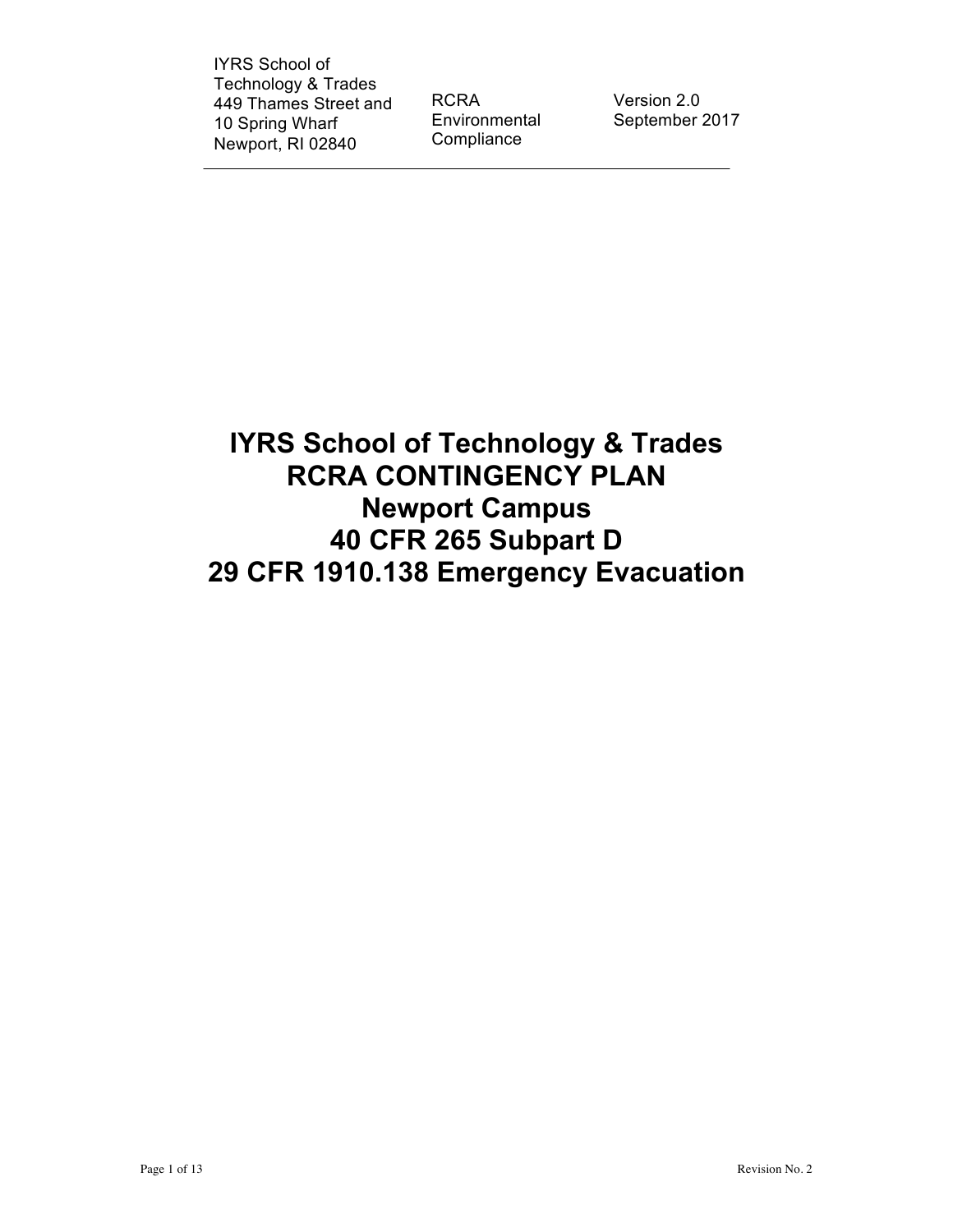## **TABLE OF CONTENTS**

| G.1            |  |
|----------------|--|
| G <sub>2</sub> |  |
| G.3            |  |
| G.4            |  |
| G.4.1          |  |
| G.4.2          |  |
| G.4.3          |  |
| G.4.4          |  |
| G.4.5          |  |
| G.4.6          |  |
| G.4.7          |  |
| G.4.8          |  |
| G.4.9          |  |
| G.4.10         |  |
| G.5            |  |
| G.5.1          |  |
| G.5.2          |  |
| G.6            |  |
| G.7            |  |
| G.8            |  |
| G.9            |  |

#### **Tables**

Table 1 Facility Response Equipment

## **Figures**

Figure 1 Site Location Diagram<br>Figure 2 Site Map and Evacuation Route<br>Figure 3 RCRA Waste Management Units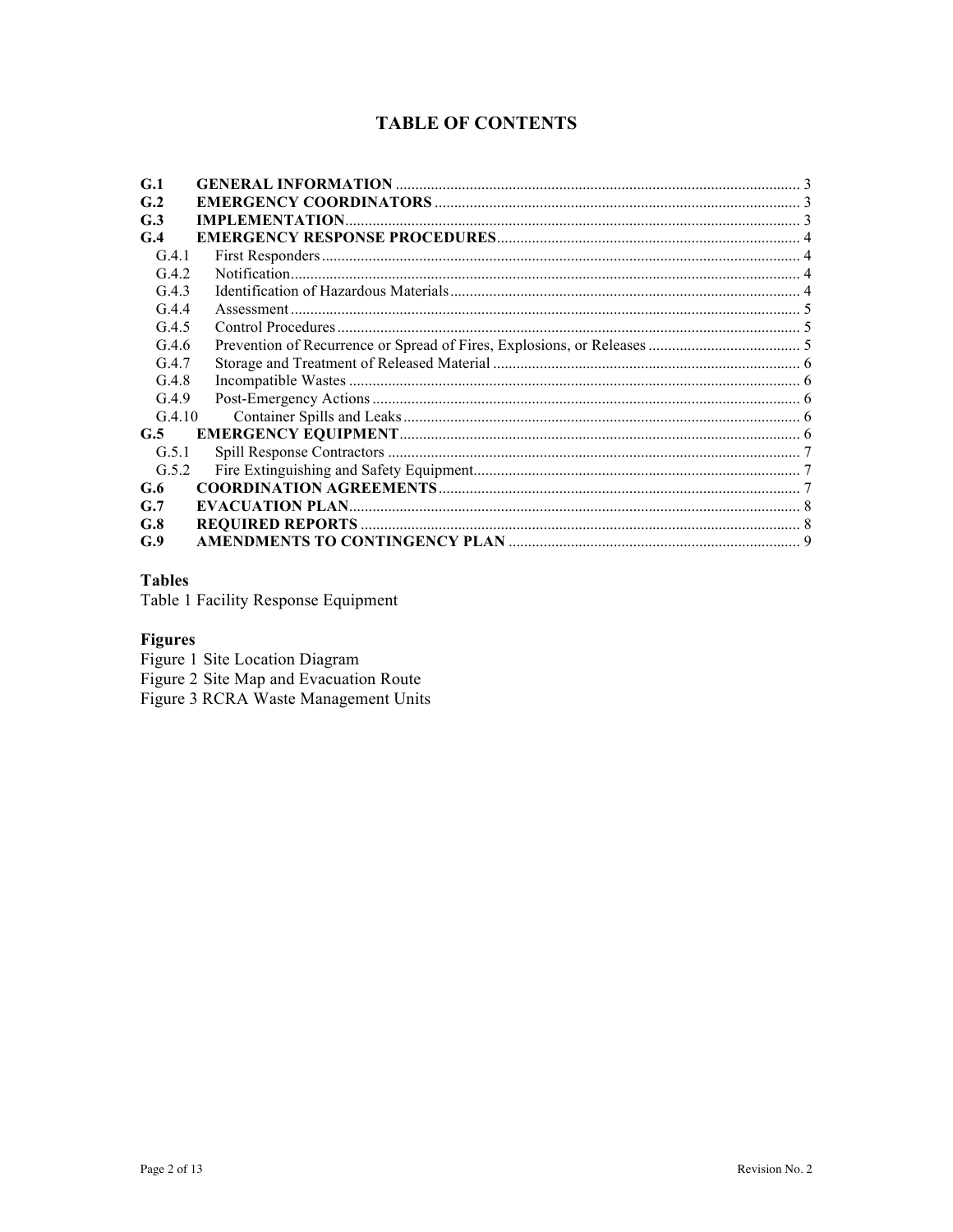#### **IYRS RCRA CONTINGENCY PLAN** 40 CFR 265 Subpart D

### <span id="page-2-0"></span>**G.1 GENERAL INFORMATION**

The International Yacht Restoration School (IYRS) is located at 449 Thames Street Newport, RI 02840, as shown in Figure 1. This facility operates its own <90 RCRA waste storage facility and some satellite storage areas, as shown in Figure 2. The site manages hazardous wastes in containers and drums for off-site treatment/disposal, as depicted in Figure 3.

#### <span id="page-2-1"></span>**G.2 EMERGENCY COORDINATORS**

The following personnel are designated as Emergency Coordinators and are authorized to commit necessary resources to implement the Contingency Plan. They are thoroughly familiar with all operations and activities, characteristics of the waste materials handled, and the location of all records pertinent to the facility's operations. All Emergency Coordinators are on call 24 hours a day.

Primary Emergency Coordinator **John Cayer, Facilities and Marina Manager**

Phone Numbers: Work: 401-848-5777 ext 212 Cell: 401-207-3444

Residence address: 207 Bellevue Avenue Newport, RI 02840

Secondary Emergency Coordinator **Bill Kenyon, Instructor**

Phone Numbers: Work 401-848-5777 ext 213 Cell 401-742-3091

Residence address: 204 Mount View Ave. North Kingston, RI 02852

Additional Emergency Coordinator (Brooks) **Scott Monroe, Instructor**

Phone Numbers: Work 401-848-5777 ext 225 Cell 401-5854342

Residence address: 430 Fletcher Road North Kingston, RI 02852

#### <span id="page-2-2"></span>**G.3 IMPLEMENTATION**

Personnel designated as Emergency Coordinators are responsible for coordinating environmental emergency activities. Personnel assigned to hazardous material areas in the facility have been trained in initial emergency response in accordance with 40 CFR 265 Subpart D.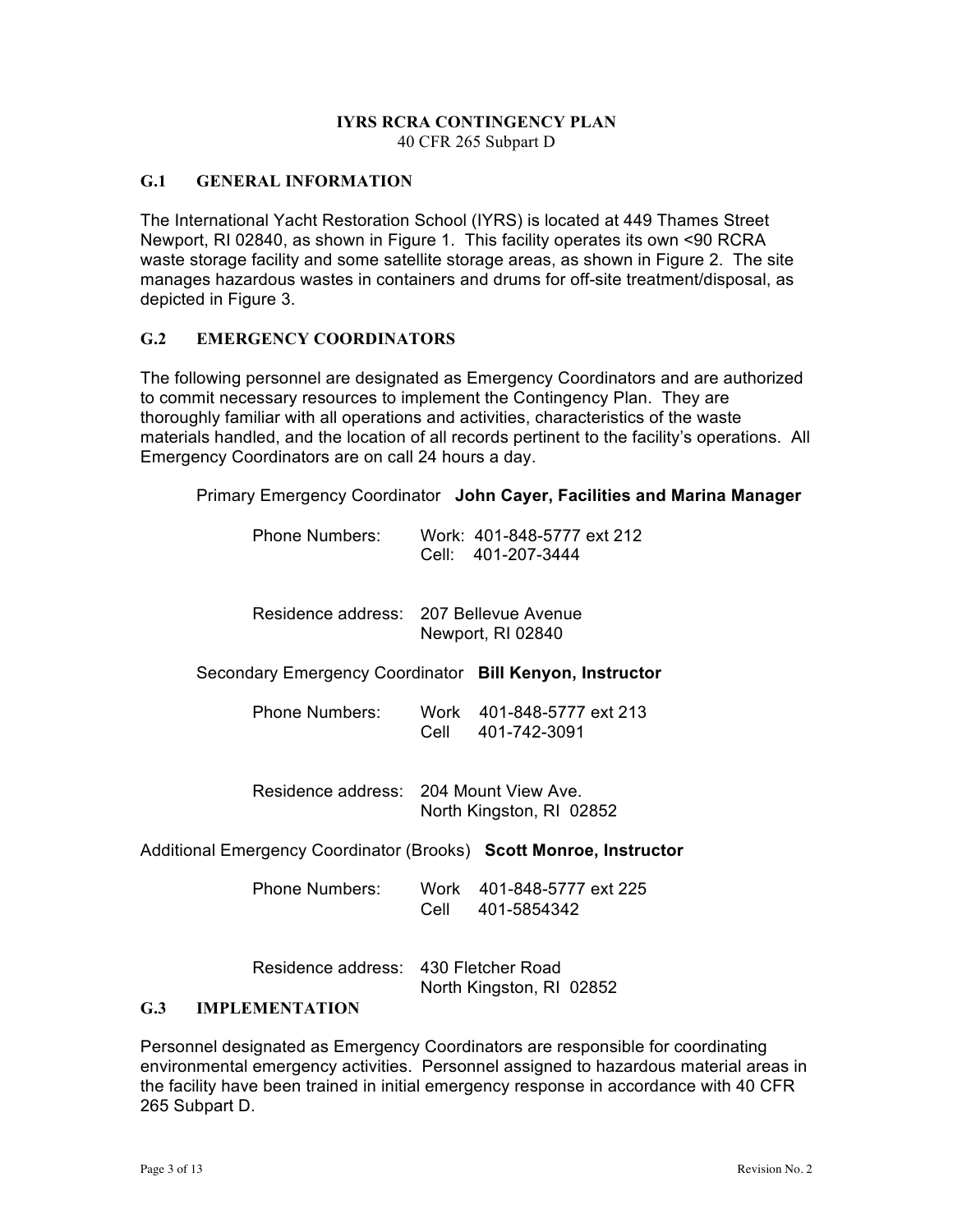#### <span id="page-3-0"></span>**G.4 EMERGENCY RESPONSE PROCEDURES**

#### <span id="page-3-1"></span>**G.4.1 First Responders**

First responders initiate response action and, based on the degree, nature and safety of the situation, attempt to take actions necessary to minimize the environmental effects of a fire, explosion, or release of hazardous waste or materials. Initial actions include:

- 1. Maintain a safe distance from the immediate danger.
- 2. Secure the area and notify IYRS management and nearby work areas which may be affected.
- 3. For emergency assistance call 911 and state the nature and location of the emergency:
- 4. Send someone to meet emergency personnel.

Subsequent initial response actions may require:

- In the event of a fire or explosion, alert the Newport, RI Fire Department by dialing 911 (or 401-846-2211) on a nearby telephone, and by pulling a fire alarm box. In the event of a fire in early stage development, an attempt may be made by area personnel to extinguish using portable fire extinguishers.
- Contain the spill to prevent horizontal and vertical migration, as quickly as possible. Absorbent booms or sand bags may be utilized for containment.

#### <span id="page-3-2"></span>**G.4.2 Notification**

When an emergency situation occurs, (i.e. fire, explosion or release of hazardous waste constituents that could threaten human health or the environment) the following Emergency Coordination is implemented:

- Internal facility alarms or communication systems are activated as applicable to notify facility personnel of the event. A more detailed discussion of the Evacuation Plan is provided in Section G.7.
- Requirements for regulatory agency notifications are assessed and notification to the appropriate authorities is made based on the situation involved.

#### <span id="page-3-3"></span>**G.4.3 Identification of Hazardous Materials**

In the event of a release, fire or explosion, emergency coordinators will identify the material, source, amount, and area extent of the release.

If the released material cannot be immediately identified, then the Emergency Coordinators will arrange to have samples collected for chemical analysis at a contract laboratory. Other resources for identifying the release could include manifests, waste characterizations, records review, generator knowledge and/or operation logs.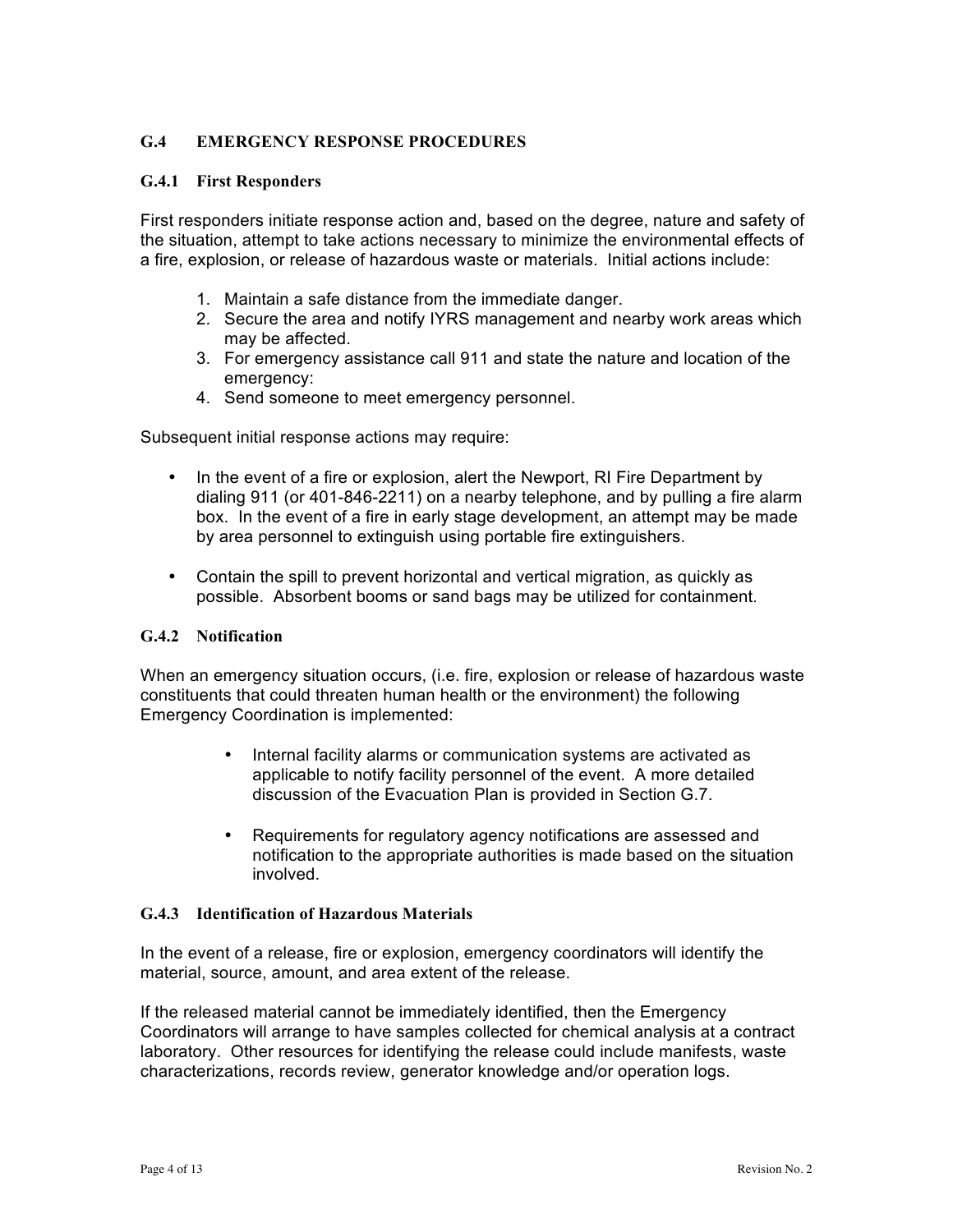#### <span id="page-4-0"></span>**G.4.4 Assessment**

Emergency Coordinators will assess possible hazards, both direct and indirect, to human health and the environment (e.g., toxicity, irritability, generation of asphyxiating gases, heat-induced explosions). Upon evaluation of the incident, appropriate actions will be followed to ensure containment and cleanup of the release.

If the Emergency Coordination assessment determines that the release, fire, or explosion could threaten human health or the environment outside the facility, the following will occur:

- Emergency Coordinators will immediately notify:
	- 1. The National Response Center (1-800-424-8802)
	- 2. The Rhode Island Department of Environmental Management (1-401- 222-6800, or 1-401-222-3070 when outside normal works hours) if there is an actual or threatened significant impact to the community or release to the environment in excess of a reportable quantity.

#### **Provide the following information (call is recorded):**

- 1. Name and telephone number of the reporter.
- 2. Name and address of the facility including EPA I.D. No. RI5000011866
- 3. Date, time and type of incident.
- 4. Name and quantity of material(s) involved.
- 5. Extent of injuries, if any
- 6. Estimated quantity and disposition of recovered material resulting from the incident.
- 7. Potential hazards to human health and the environment outside the facility
- 8. The initial response action taken.
- In addition, the following agencies will be notified, as required or if their assistance is necessary:

| City of Newport, RI Fire Department | 401-846-2211<br>Emergency: 9-1-1 |
|-------------------------------------|----------------------------------|
| City of Newport Police Department   | 401-847-1212<br>Emergency: 9-1-1 |

#### <span id="page-4-1"></span>**G.4.5 Control Procedures**

Controls for designated hazardous waste areas are discussed in Sections G.4.10 below.

#### <span id="page-4-2"></span>**G.4.6 Prevention of Recurrence or Spread of Fires, Explosions, or Releases**

During an emergency, the Emergency Coordinator will take reasonable measures to ensure that fires, explosions and releases do not occur, recur, or spread to other hazardous waste management areas at the facility. This includes stopping processes and operations, collecting released waste, and recovering or isolating containers. Applicable employees are trained on specific actions to be taken in response to an emergency.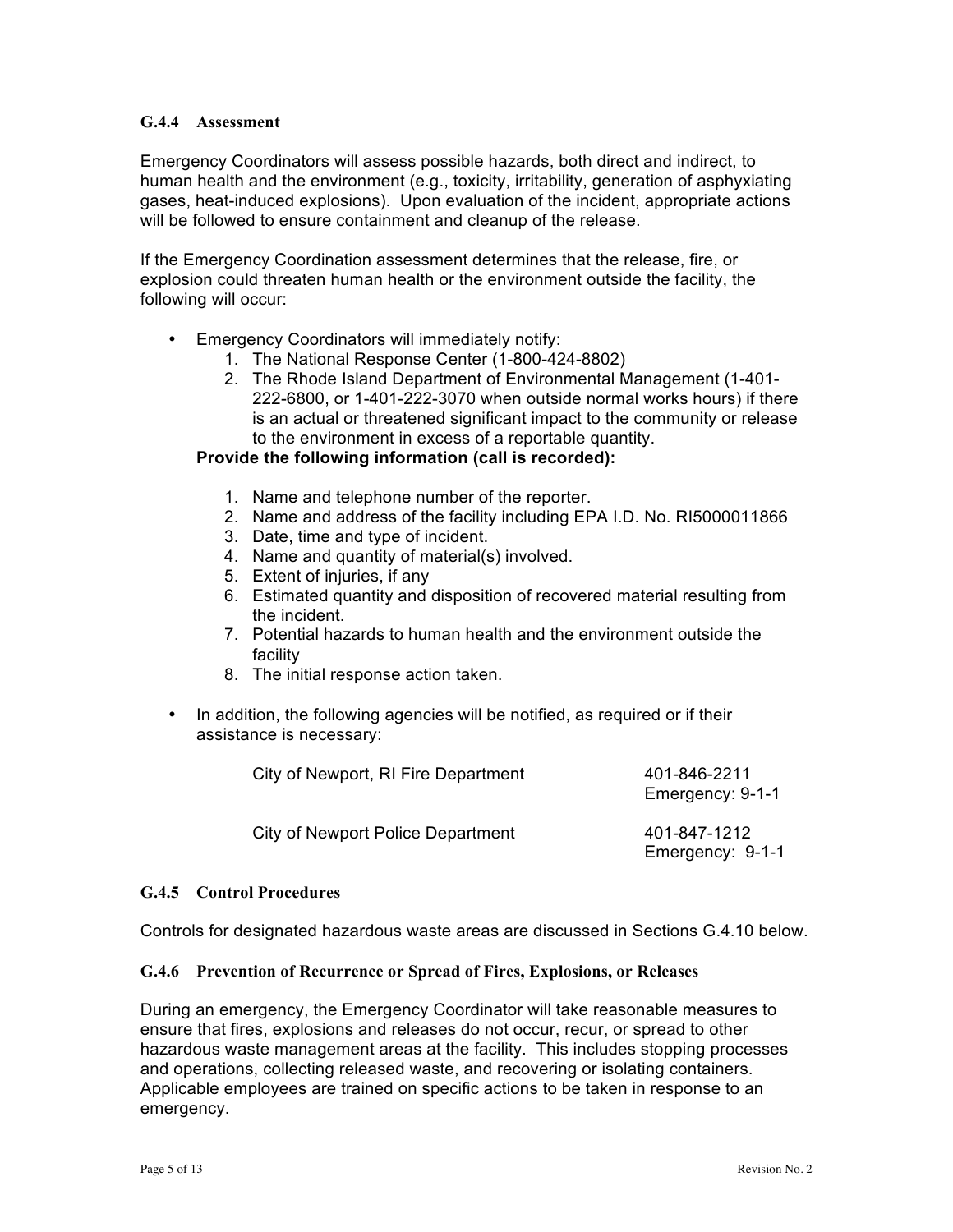#### <span id="page-5-0"></span>**G.4.7 Storage and Treatment of Released Material**

As control is established, Emergency Coordinators will make arrangements for treatment, storage, and disposal of recovered waste, contaminated soil, surface water or any other contaminated material as is appropriate based on its characteristics. Samples of contaminated material may be analyzed if needed to determine its characteristics or composition for proper handling and disposal.

#### <span id="page-5-1"></span>**G.4.8 Incompatible Wastes**

Emergency Coordinators will assess the compatibility of release materials with activities or material storage within the impact area.

#### <span id="page-5-2"></span>**G.4.9 Post-Emergency Actions**

After an emergency event, emergency equipment is cleaned so that it is fit for use or it is replaced. Before operations resume, an inspection of safety equipment is conducted. Affected containment areas are effectively emptied and washed, capturing residuals and rinses for proper disposal.

Before operations are resumed at the facility, Emergency Coordinators will notify appropriate state and local authorities that the facility response and cleanup are complete in the affected areas. Written report(s) on the incident will be submitted, as required (see Section G.8).

If the incident required the activation of the Contingency Plan, Emergency Coordinators will advise the operator in the area of the release to complete an incident investigation and assign appropriate corrective actions using the facility incident database.

#### <span id="page-5-3"></span>**G.4.10 Container Spills and Leaks**

Routine inspections of the storage areas for contained wastes to ensure that the containers are in good condition. Prior to storage, all wastes in the <90 day storage areas are determined to be compatible with the drums in which they are contained and with other wastes in the storage area. All container areas for liquid waste provide secondary containment.

If a spill is observed or a leak detected, sand bags or barriers of absorbent material may be used to contain the spilled liquid in the immediate vicinity of the affected container. The Emergency Coordinators will be notified (also notify COO Rebeka Mazzone (401) 644-3075) and implement Emergency Coordination, as needed. Small amounts of spilled liquid may be captured using absorbents and shovels. Materials captured or contaminated absorbent(s) will be characterized, placed in an appropriate container, properly labeled, and either incinerated on site or shipped off site for proper disposal. Salvage drums are maintained in supply if needed to over pack leaking containers.

### <span id="page-5-4"></span>**G.5 EMERGENCY EQUIPMENT**

A list of emergency equipment available in the event of an accident or incident resulting in the release of hazardous waste to the environment is provided in Table 1. Location of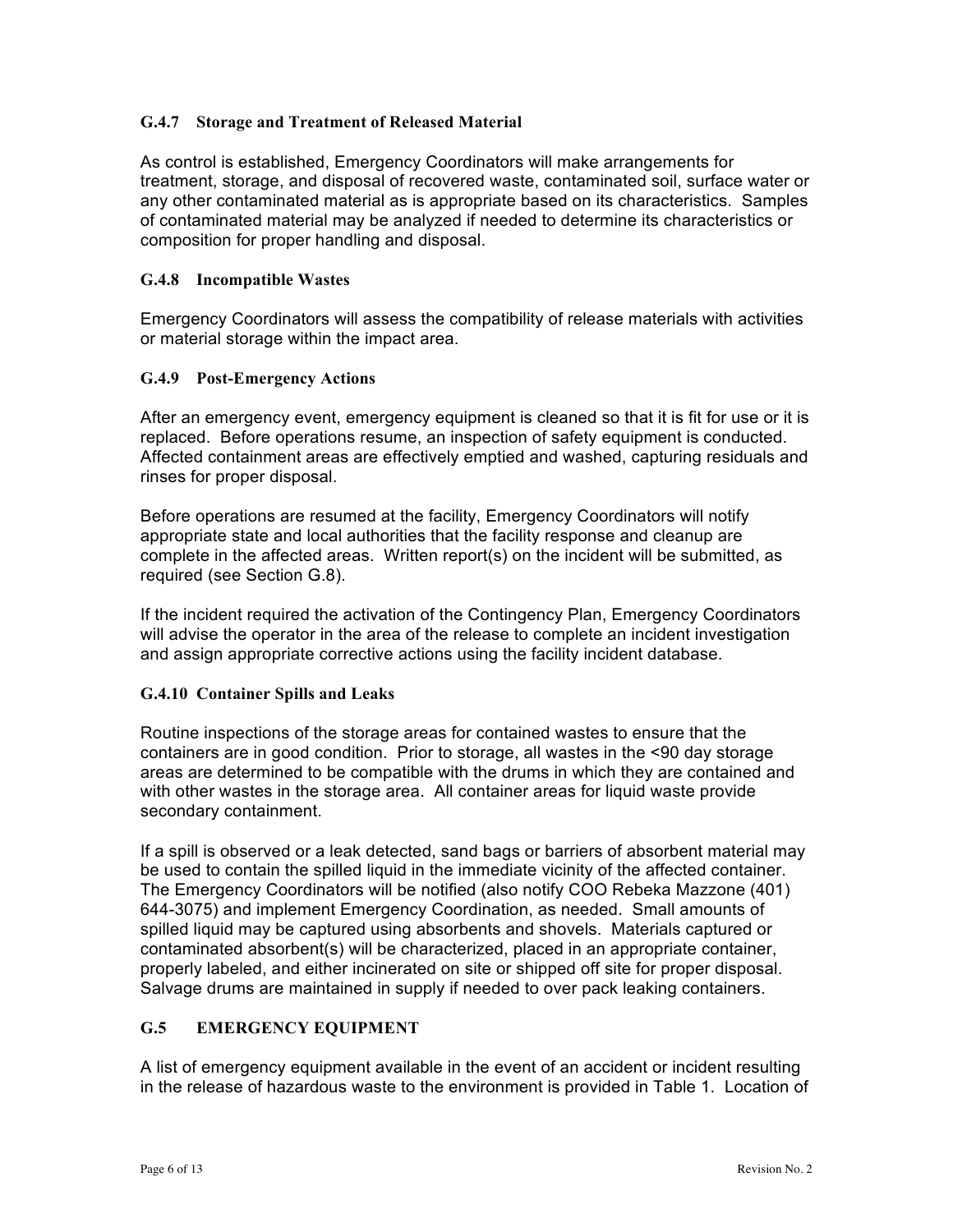this equipment can be found in Figures 2 and 3, including the locations of spill kits available in proximity to hazardous waste management areas.

Telephones for internal and external communications are available near each hazardous waste management unit. Additionally, operations personnel routinely carry internal/external communication devices (e.g. cell phones). Telephone communication with the Newport Fire Department would be the first step in activating facility alarms in case of an emergency. Fire alarm boxes that notify the Fire Department automatically are also located near many of the storage areas.

#### <span id="page-6-0"></span>**G.5.1 Spill Response Contractors**

IYRS has retained the following spill response contractor who is available to respond to spills 24/7:

> Clean Harbors Business Telephone: 401-431-1847

The above emergency spill response contractor employs personnel specifically trained in handling hazardous materials. This contractor has a wide range of equipment, including absorbent material, oil booms, vacuum trucks and tankers, bulk tankers, dump trucks, excavation equipment, and mobile treatment and filtration systems.

#### <span id="page-6-1"></span>**G.5.2 Fire Extinguishing and Safety Equipment**

Emergency Coordinators have the opportunity to be trained in portable fire extinguisher response and are capable of using extinguishing equipment as needed. These extinguishers are inspected monthly, serviced annually, and located so that travel distance to each extinguisher location is kept to a minimum. Additional fire extinguishing capability includes strategically located fire hose hook-up. Figures 2 and 3 show the location of fire alarms and portable fire suppression equipment in proximity to each hazardous waste management area.

#### <span id="page-6-2"></span>**G.6 COORDINATION AGREEMENTS**

Pursuant to 40 CFR 265.37, arrangements have been made with state and local emergency response groups to address and coordinate emergency response activities of incidents involving IYRS. Copies of this emergency plan have been distributed to the organizations listed below. IYRS will ensure that the following organizations receive the most current version of the Contingency Plan:

- City of Newport, RI Fire Department Wayne Clark, Fire Marshal wclark@cityofnewport.com
- City of Newport Police Department Lieutenant Kevin Moreira, Administrative Services Records Lieutenant [kmoreira@cityofnewport.com](mailto:kmoreira@cityofnewport.com)
- Newport Hospital Pam Crocker, director of facilities and space planning [Pamela.Crocker@Lifespan.org](mailto:Pamela.Crocker@Lifespan.org), Cc: [Heidi.Petrone@Lifespan.org](mailto:Heidi.Petrone@Lifespan.org)
- Rhode Island Hospital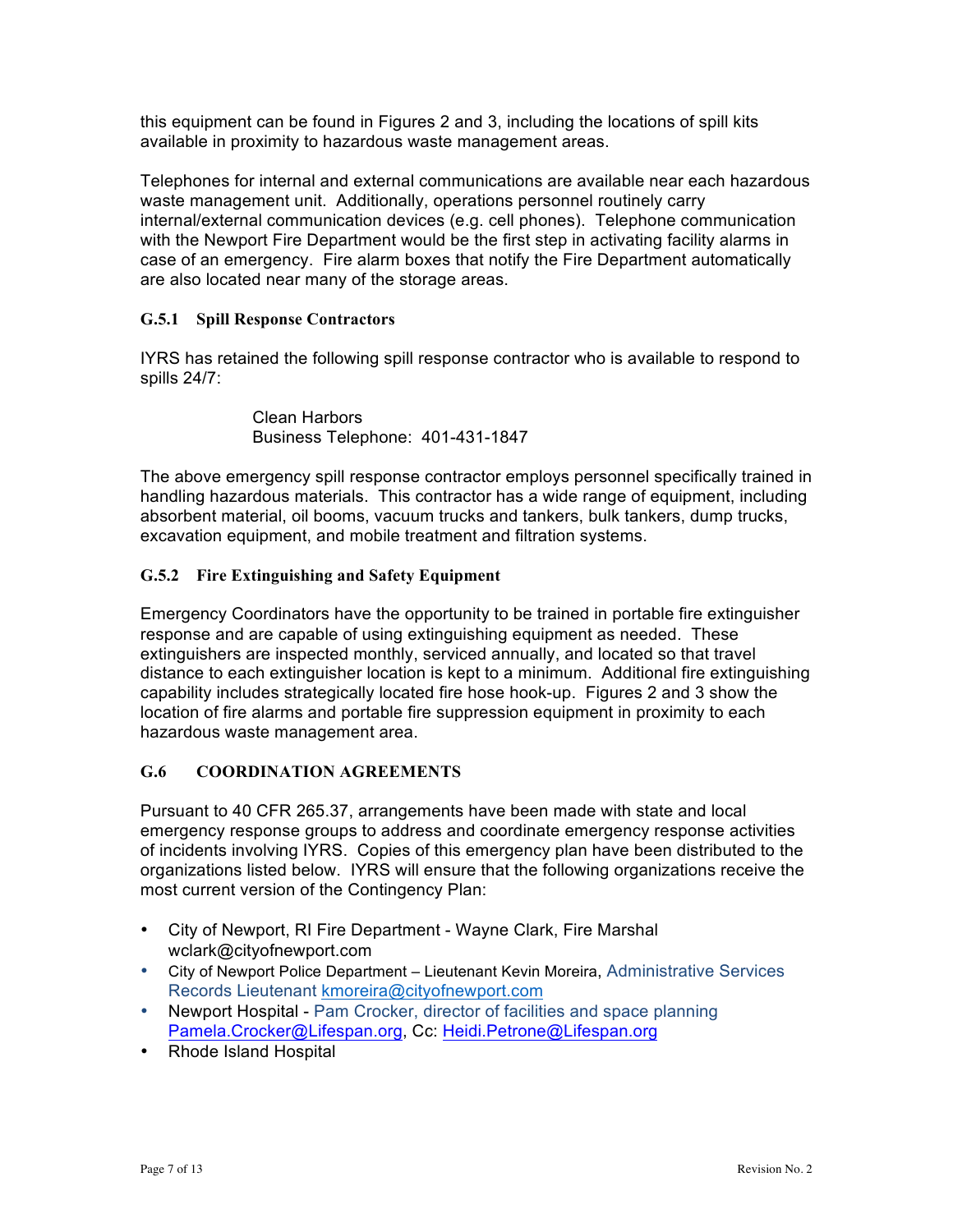IYRS has provided these agencies, whose assistance may be needed, with opportunities and/or resource materials to familiarize them with the facility layout, properties and associated hazards of hazardous materials handled at the facility, location of facility personnel, entrances to and from roads inside the facility, and possible evacuation routes.

### **G.7 EVACUATION PLAN**

The facility telephone system may be used to report an imminent emergency or event perceived as a threat to the Emergency Coordinators by dialing the main line (401) 848- 5777. The Emergency Coordinators are trained in the recognition of and response to emergency alerts.

When notice is given (audio alerts or verbal intercommunication), personnel are to follow applicable emergency shutdown procedures and evacuate the area as follows:

- 1. Proceed along designated primary exit route, or alternate route as deemed necessary, to the unit assembly point. Do not stop to retrieve personal belongings. Always carry your vehicle keys so a prompt exit is possible.
- 2. If in a different unit during an evacuation event, exit the building with personnel from that area.
- 3. Do not re-enter the building until the ALL CLEAR notice is provided by either the Newport Fire Department, the Newport Police Department or the Emergency Coordinators.

Primary, secondary routing and designated assembly areas are posted throughout the facility.

Evacuation routes, relative to the proximity of hazardous waste management areas, are shown in Figures 2 and 3.

#### <span id="page-7-0"></span>**G.8 REQUIRED REPORTS**

The facility incident database will include the occurrence of incidents that required implementation of this Contingency Plan.

The Rhode Island Department of Environmental Quality will be notified in writing within 15 days of an emergency incident requiring notification of a hazardous waste release at the facility. The report will include:

- 1. Name, address and telephone number of the facility and owner or operator:
- 2. Date, time and type of incident;
- 3. Type and quantities of materials(s) involved;
- 4. Extent of injuries, if any;
- 5. Assessment of any hazards to human health or the environment, if applicable;
- 6. Estimated quantity of recovered material and its disposition.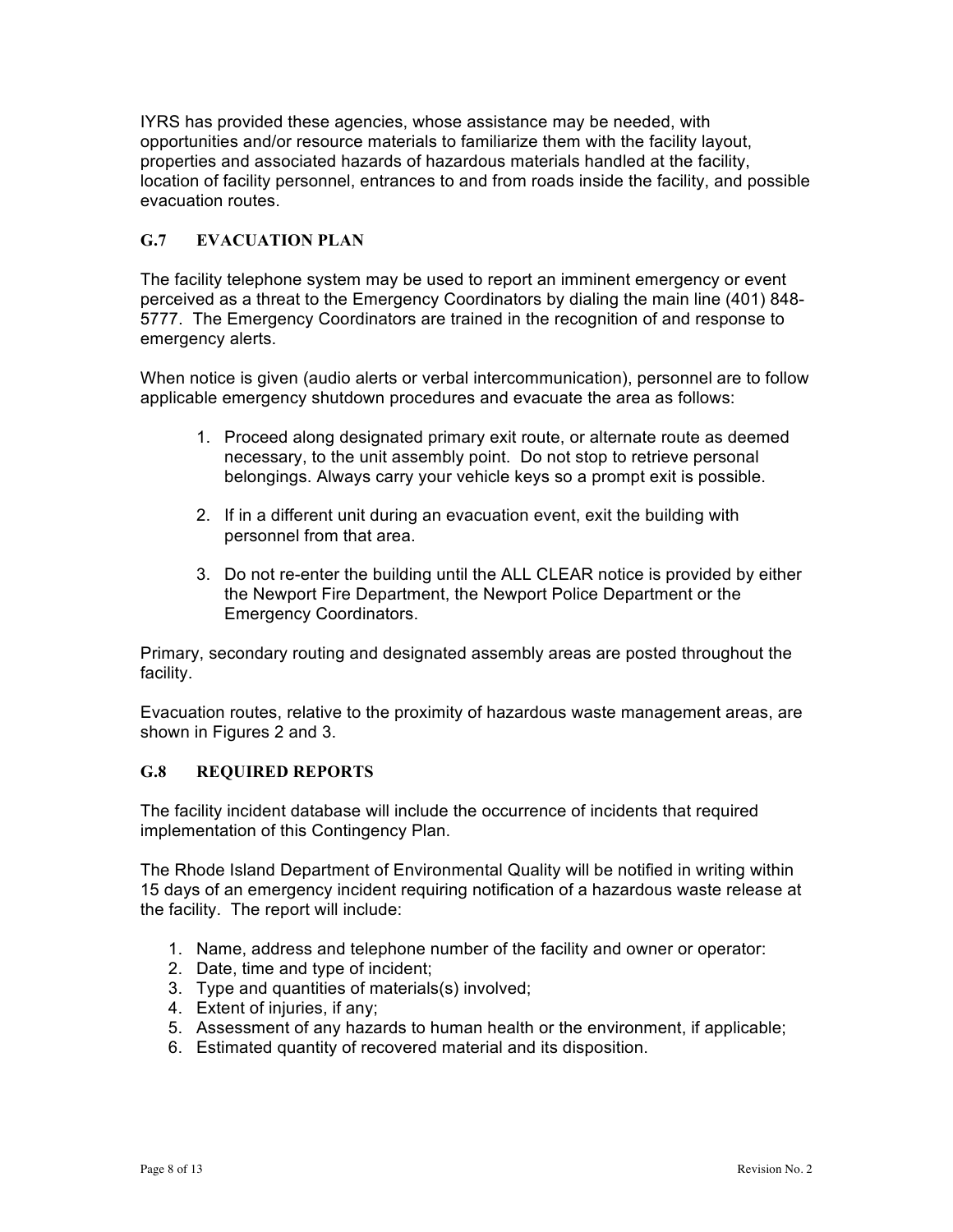## <span id="page-8-0"></span>**G.9 AMENDMENTS TO CONTINGENCY PLAN**

This plan will be reviewed and amended, as necessary, under any of the following circumstances:

- •
- If applicable regulations are revised;
- Following an emergency;
- Whenever the facility changes its design, construction, operations, maintenance or other conditions in a way that increases the potential for fires, explosions, or releases of hazardous waste or hazardous waste constituents, or changes the response necessary in an emergency; or
- Whenever the list of Emergency Coordinators or emergency equipment changes.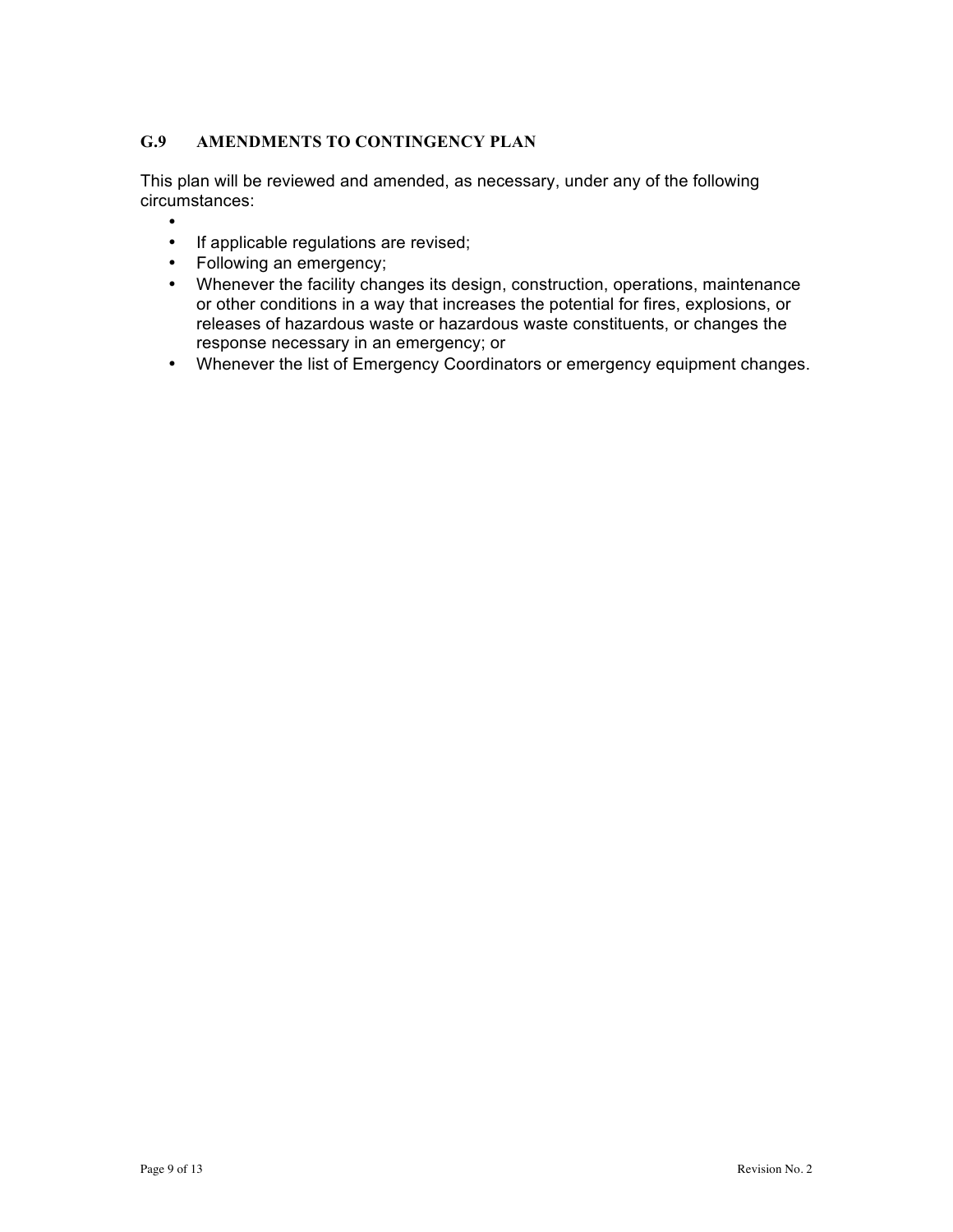## **Table 1: Facility Response Equipment**

## **INDOOR EQUIPMENT LISTING**

| <b>AVAILABLE EQUIPMENT</b>                      | <b>CAPABILITIES</b>                     |
|-------------------------------------------------|-----------------------------------------|
| <b>Cell Phones</b>                              | Communication                           |
| Fire Alarm Pulls & Power Shut Down Pulls        | <b>Communication &amp; Fire Control</b> |
| Fire Extinguisher, ABC                          | <b>Fire Control</b>                     |
| Fire Hose Connector N. Side Brick Bldg.         | Fire Control                            |
| <b>Emergency Shower &amp; Eye Wash Stations</b> | Rinse Off & Wash Out Eyes               |
| Safety Glasses & Goggles                        | <b>PPE</b>                              |
| Gloves & Boots                                  | <b>PPE</b>                              |
| Suit, Coveralls                                 | <b>PPE</b>                              |
| Disposal Bags                                   | <b>Waste Containment</b>                |
| <b>Plastic Shovel</b>                           | <b>Waste Containment</b>                |
| <b>COMMON SPILL KIT CONTENTS</b>                | <b>CAPABILITIES</b>                     |
| <b>Absorbent Pads</b>                           | Spill Absorption                        |
| <b>Absorbent Socks</b>                          | Spill Absorption & containment          |

Revised:September 2007

| <b>AVAILABLE EQUIPMENT</b>              | <b>CAPABILITIES</b>            |
|-----------------------------------------|--------------------------------|
| Cell phones                             | Communication                  |
| <b>Fire Extinguishers ABC</b>           | <b>Fire Control</b>            |
| Drain Plug                              | Spill Containment              |
| Fire Hose Connector N. Side Brick Bldg. | <b>Fire Control</b>            |
| <b>COMMON SPILL KIT CONTENTS</b>        | <b>CAPABILITIES</b>            |
| Safety Glasses & Goggles                | <b>PPE</b>                     |
| Gloves & Boots                          | <b>PPE</b>                     |
| Suit, Coveralls                         | <b>PPE</b>                     |
| <b>Plastic Shovel</b>                   | Spill Containment              |
| <b>Plastic Sheeting</b>                 | Spill Containment              |
| Absorbent pads                          | Spill Absorption               |
| Absorbent socks                         | Spill Absorption & Containment |
| Disposable Bags                         | <b>Waste Containment</b>       |

## **OUTDOOR EQUIPMENT LISTING**

Revised: September 2017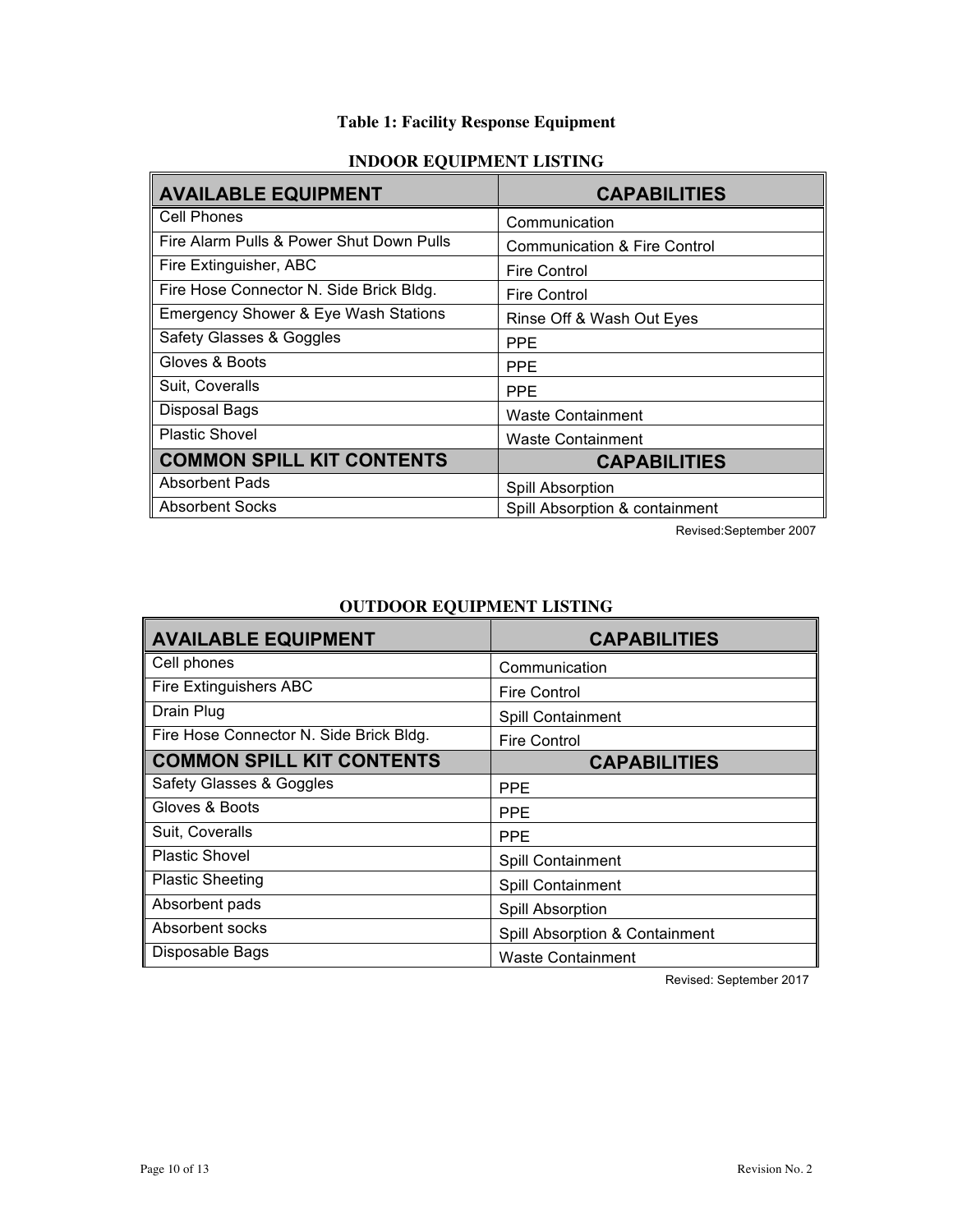# **Figure 1: Site Location Map IYRS School of technology & Trades 449 Thames Street & 10 Spring Wharf Newport, RI 02840**

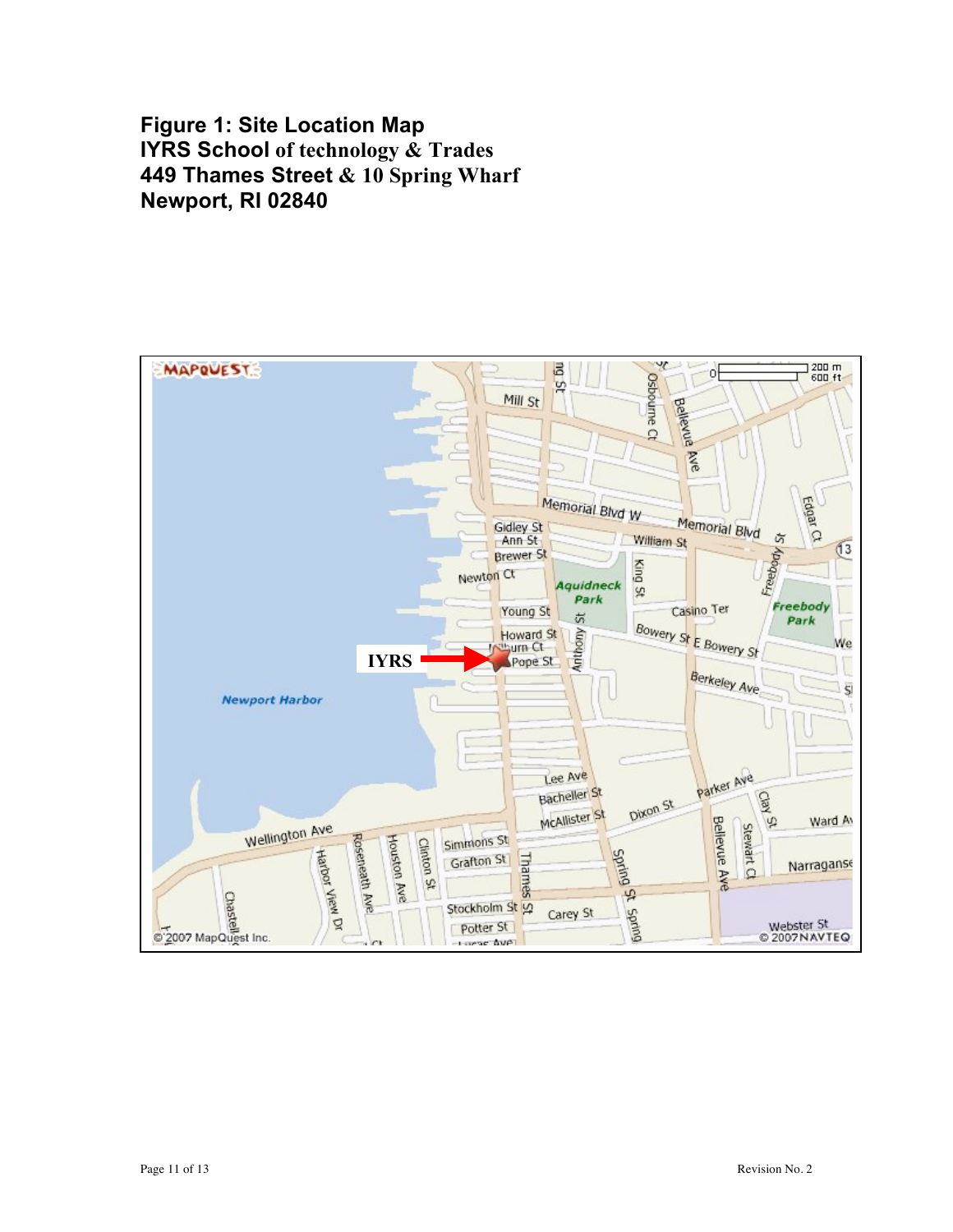**Figure 2a: Site Map and Evacuation Route Restoration Hall 449 Thames Street Newport, RI 02840**



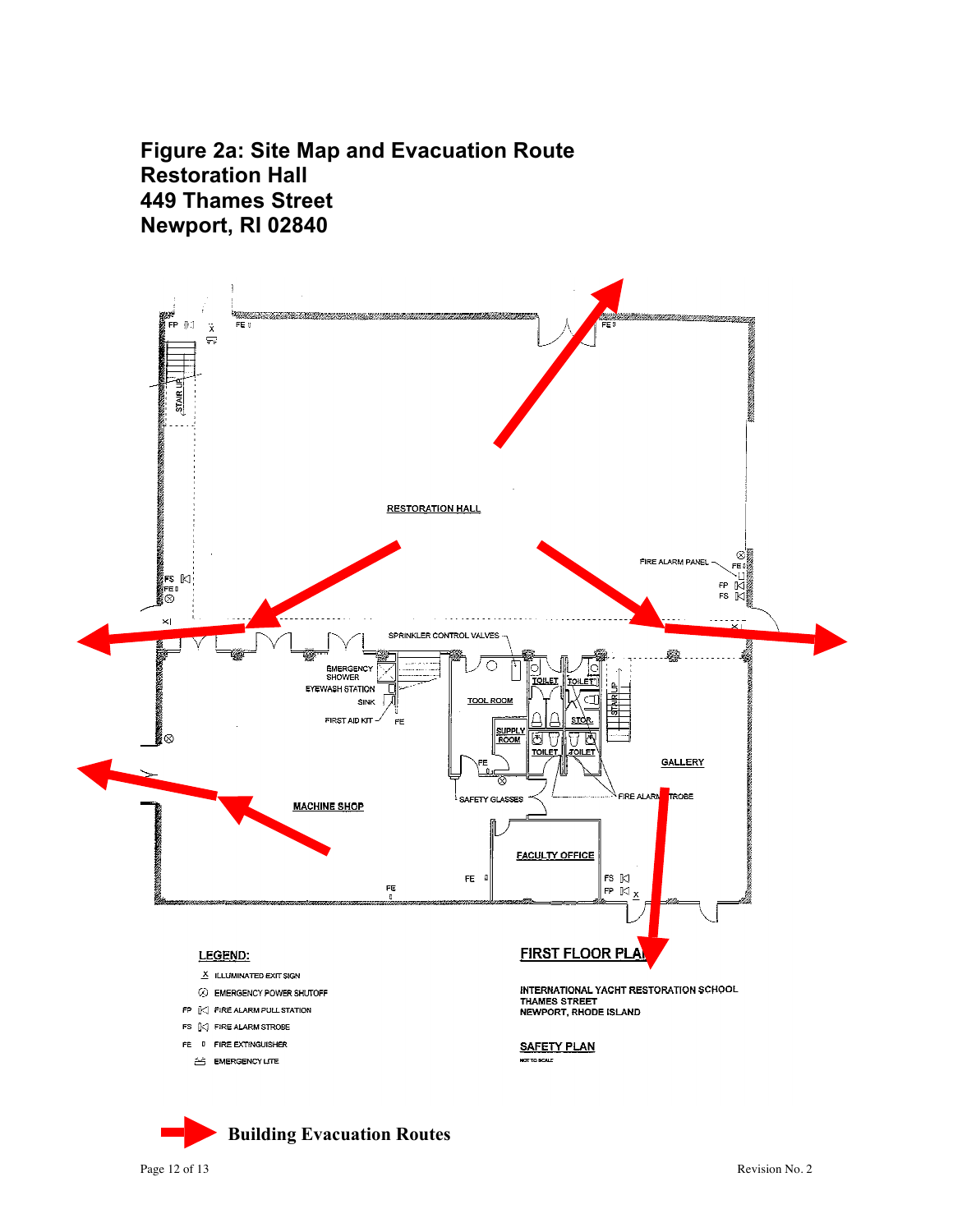**Figure 2b: Site Map and Evacuation Route Brooks Building 10 Spring Wharf, 1st Floor Newport, RI 02840**

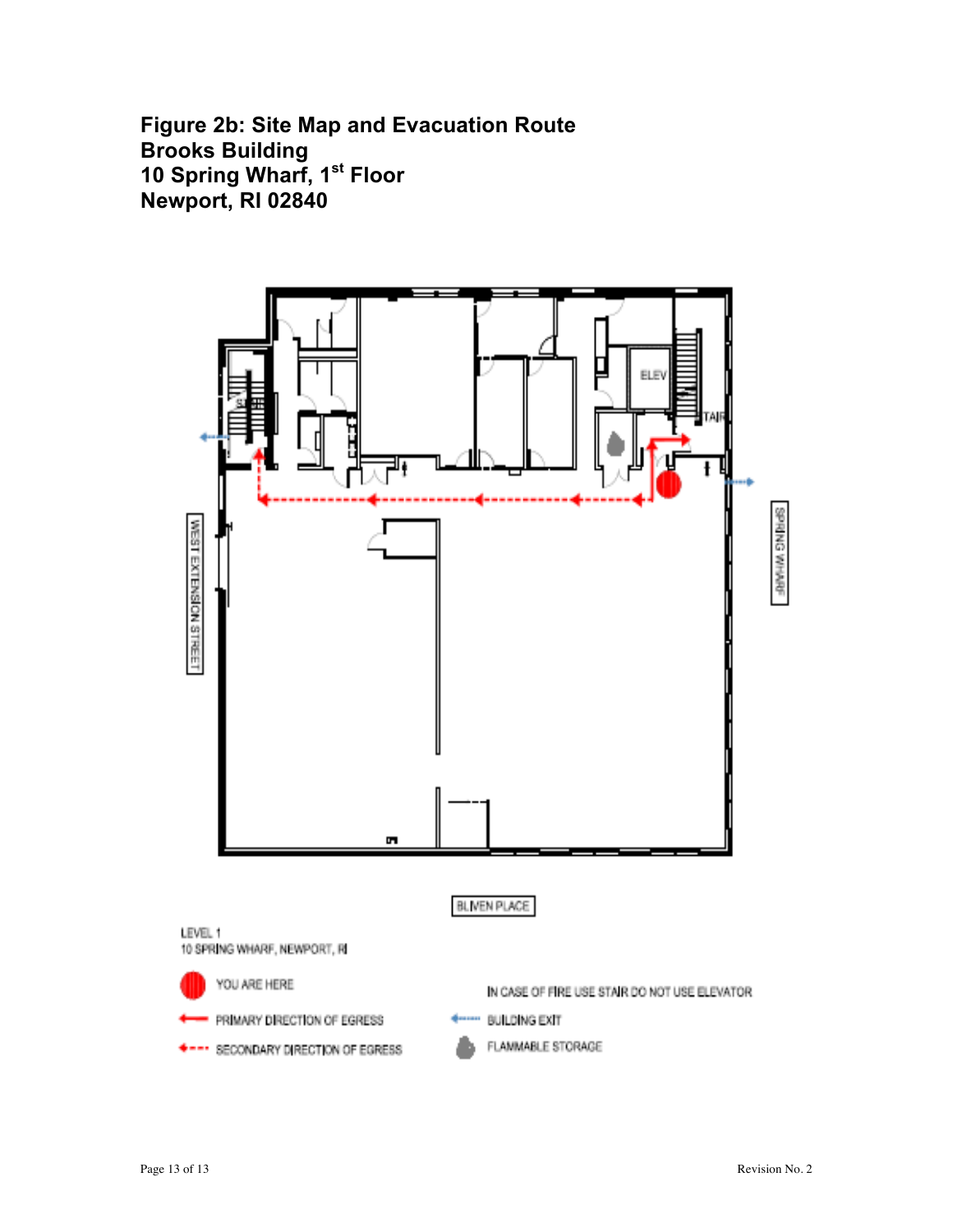**Figure 2c: Site Map and Evacuation Route Brooks Building, 2nd Floor 10 Spring Wharf Newport, RI 02840**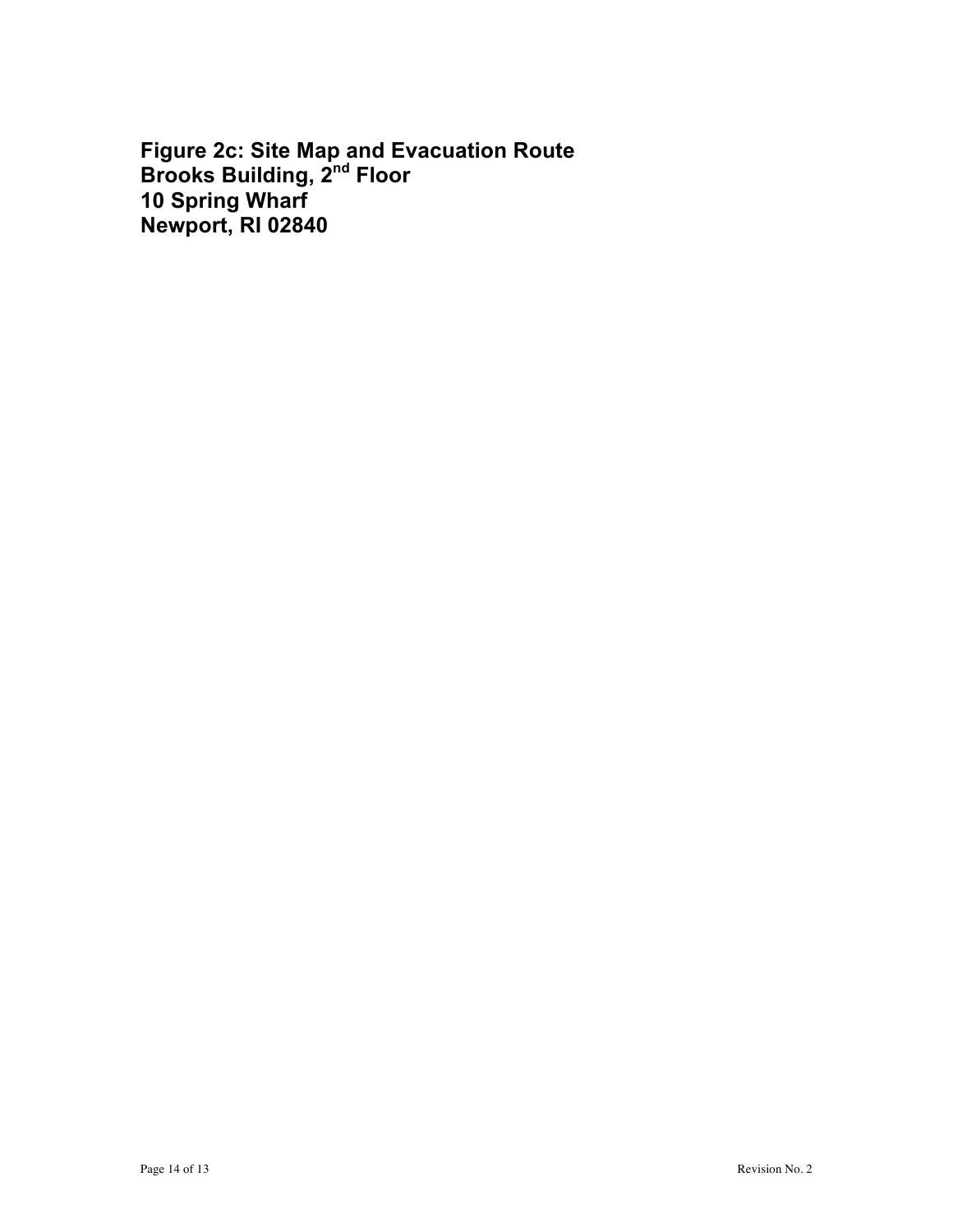

# **Figure 3 RCRA Waste Management Units & Evacuation Assembly Area**